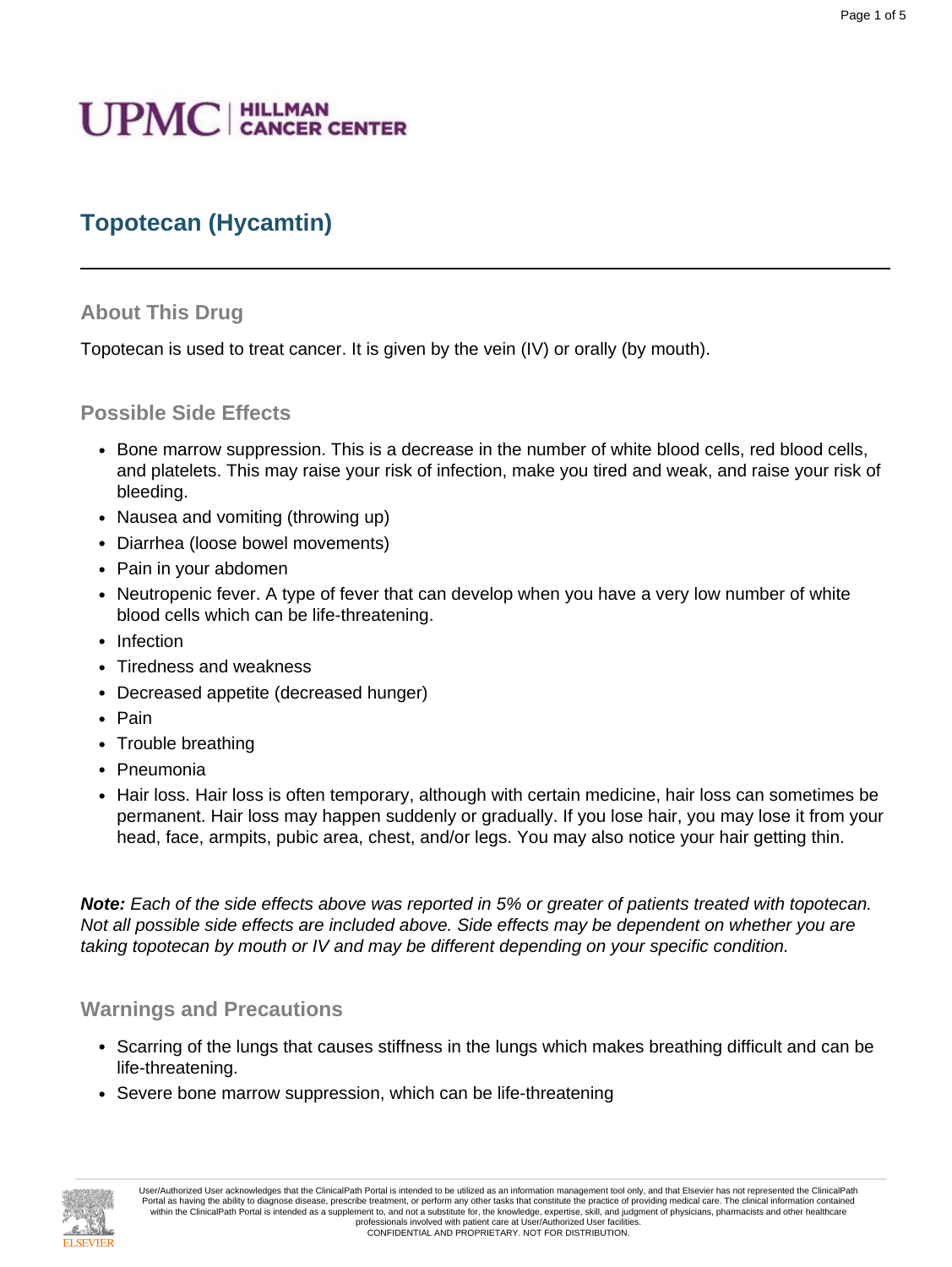- When topotecan is given in combination with cisplatin, there is an increased risk of swelling (inflammation) in the colon in the setting of severely low white blood cells, which raises your risk of infection - symptoms are diarrhea, pain in your abdomen, fever and/or chills.
- (Capsules only) Severe diarrhea, which can be life-threatening
- (IV only) Skin and tissue irritation may involve redness, pain, warmth, or swelling at the IV site if the drug leaks out of the vein and into nearby tissue. Very rarely it may cause local tissue necrosis (tissue death).

**Note:** Some of the side effects above are very rare. If you have concerns and/or questions, please discuss them with your medical team.

#### **Important information**

- This drug may be present in the saliva, tears, sweat, urine, stool, vomit, semen, and vaginal secretions. Talk to your doctor and/or your nurse about the necessary precautions to take during this time.
- This drug may impair your ability to drive or use machinery. Use caution and talk your doctor and/or nurse about any precautions you may need to take.
- (Capsules only) It is important that you notify your doctor and/or nurse at the first sign of diarrhea so they can provide you with anti-diarrheal medication and give you further instructions. Notify your doctor and/or nurse if you are taking anti-diarrheal medication and your symptoms have not improved or are worsening.

#### **How to Take Your Medication**

- **For oral only**: Swallow the medicine whole with or without food as your doctor tells you to take it. Do not chew, crush or divide the capsules.
- You may need to take both the 1 mg capsule (pink) and the 0.25 mg capsule (yellowish-white) for your dose. It is important that you are able to tell the difference between the two different capsules.
- **Missed dose:** If you vomit or miss a dose, take your next dose at the regular time, and contact your doctor. Do not take 2 doses at the same time and do not double up on the next dose.
- **Handling:** Wash your hands after handling your medicine, your caretakers should not handle your medicine with bare hands and should wear latex gloves.
- If any of the capsules are broken, do not touch them with bare hands. Carefully throw away the capsules and wash your hands after handling.
- If you get any of the content of a broken capsules on your skin or in your eyes, you should wash the area of the skin well with soap and water right away. Wash your eyes with flowing water for at least 15 minutes and call your doctor. Call your doctor if you get a skin reaction.
- **Storage (for oral only):** Store topotecan capsules in the refrigerator, between 36°F to 46°F (2°C to 8°C). Store in the original container and protect from light.
- **Disposal of unused medicine (for oral only):** Do not flush any expired and/or unused medicine down the toilet or drain unless you are specifically instructed to do so on the medication label. Some facilities have take-back programs and/or other options. If you do not have a take-back

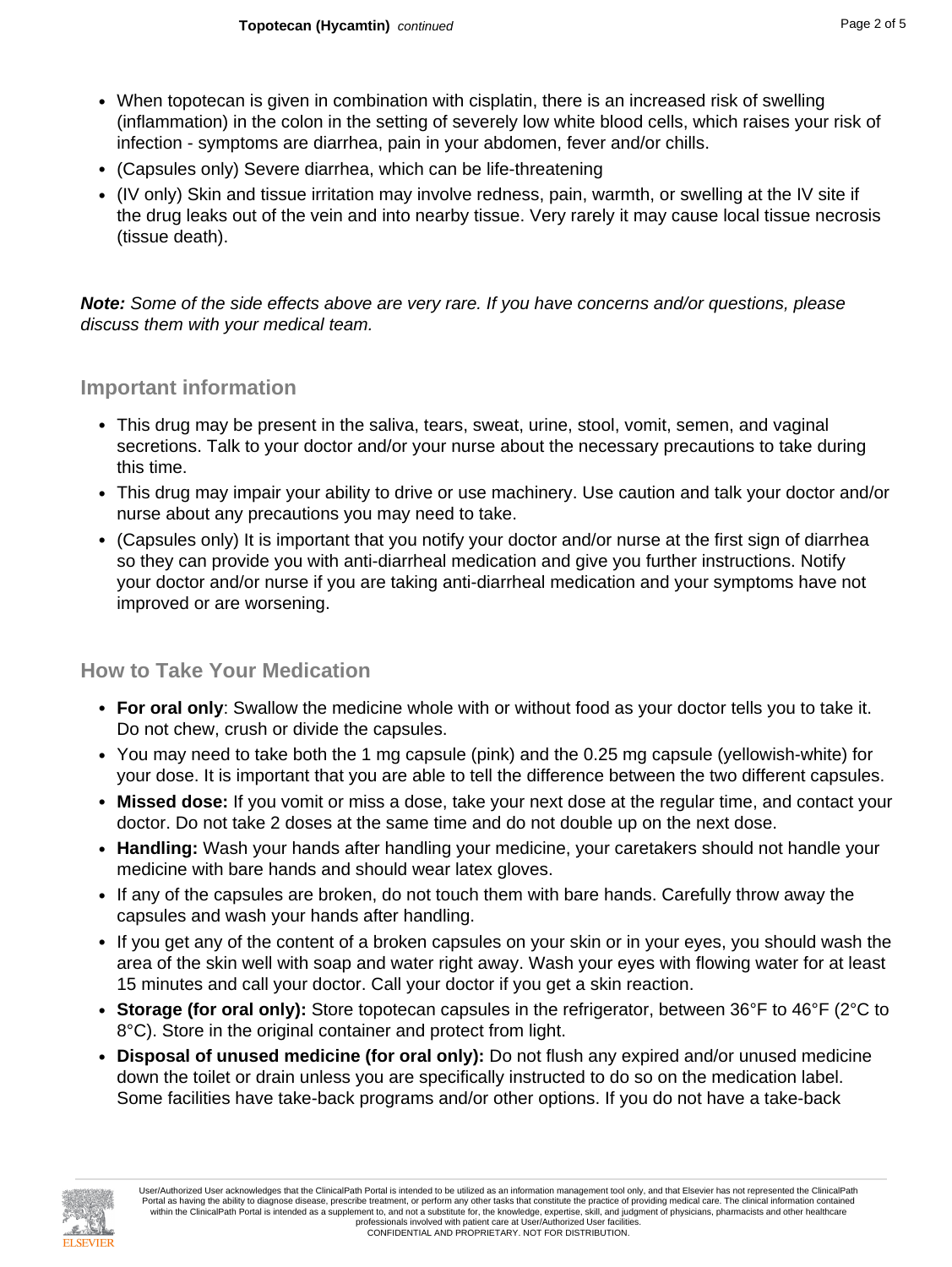program in your area, then please discuss with your nurse or your doctor how to dispose of unused medicine.

### **Treating Side Effects**

- Manage tiredness by pacing your activities for the day.
- Be sure to include periods of rest between energy-draining activities.
- To decrease the risk of infection, wash your hands regularly.
- Avoid close contact with people who have a cold, the flu, or other infections.
- Take your temperature as your doctor or nurse tells you, and whenever you feel like you may have a fever.
- To help decrease the risk of bleeding, use a soft toothbrush. Check with your nurse before using dental floss.
- Be very careful when using knives or tools.
- Use an electric shaver instead of a razor.
- Drink plenty of fluids (a minimum of eight glasses per day is recommended).
- If you throw up or have diarrhea, you should drink more fluids so that you do not become dehydrated (lack of water in the body from losing too much fluid).
- To help with nausea and vomiting, eat small, frequent meals instead of three large meals a day. Choose foods and drinks that are at room temperature. Ask your nurse or doctor about other helpful tips and medicine that is available to help stop or lessen these symptoms.
- If you have diarrhea, eat low-fiber foods that are high in protein and calories and avoid foods that can irritate your digestive tracts or lead to cramping.
- Ask your nurse or doctor about medicine that can lessen or stop your diarrhea.
- To help with decreased appetite, eat small, frequent meals. Eat foods high in calories and protein, such as meat, poultry, fish, dry beans, tofu, eggs, nuts, milk, yogurt, cheese, ice cream, pudding, and nutritional supplements.
- Consider using sauces and spices to increase taste. Daily exercise, with your doctor's approval, may increase your appetite.
- Keeping your pain under control is important to your well-being. Please tell your doctor or nurse if you are experiencing pain.
- To help with hair loss, wash with a mild shampoo and avoid washing your hair every day. Avoid coloring your hair.
- Avoid rubbing your scalp, pat your hair or scalp dry.
- Limit your use of hair spray, electric curlers, blow dryers, and curling irons.
- If you are interested in getting a wig, talk to your nurse and they can help you get in touch with programs in your local area.
- While you are getting this drug, please tell your nurse right away if you have any pain, redness, or swelling at the site of the IV infusion

**Food and Drug Interactions**

• There are no known interactions of topotecan with food.

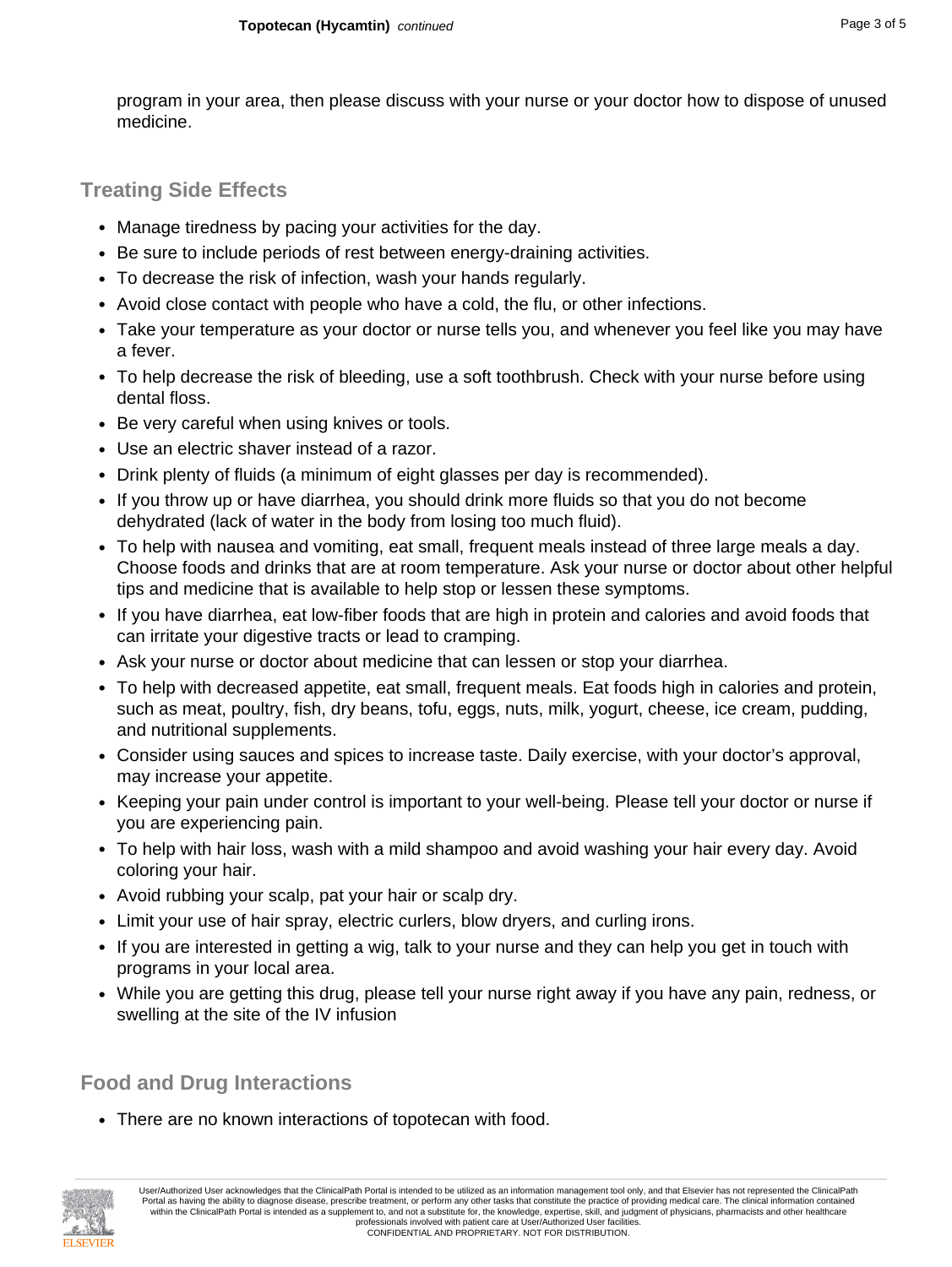• This drug may interact with other medicines. Tell your doctor and pharmacist about all the prescription and over-the-counter medicines and dietary supplements (vitamins, minerals, herbs, and others) that you are taking at this time. Also, check with your doctor or pharmacist before starting any new prescription or over-the-counter medicines, or dietary supplements to make sure that there are no interactions.

#### **When to Call the Doctor**

Call your doctor or nurse if you have any of these symptoms and/or any new or unusual symptoms:

- Fever of 100.4° F (38° C) or higher
- Chills
- Pain in your chest
- Dry cough
- Coughing up yellow, green, or bloody mucus
- Wheezing and/or trouble breathing
- Tiredness and/or weakness that interferes with your daily activities
- Feeling dizzy or lightheaded
- Easy bleeding or bruising
- Nausea that stops you from eating or drinking and/or is not relieved by prescribed medicines
- Throwing up more than 3 times a day
- Diarrhea, 4 times in one day or diarrhea with lack of strength or a feeling of being dizzy
- Severe pain in your abdomen that does not go away
- Lasting loss of appetite or rapid weight loss of five pounds in a week
- General pain that does not go away or is not relieved by prescribed medicine
- If you think you are pregnant or if you have impregnated your partner

#### **Reproduction Concerns**

- **Pregnancy warning:** This drug may have harmful effects on the unborn baby. Women of childbearing potential should use highly effective methods of birth control during your cancer treatment and for at least 6 months after treatment. Men with female partners of childbearing potential should use effective methods of birth control during your cancer treatment and for 3 months after your cancer treatment. Let your doctor know right away if you think you may be pregnant or may have impregnated your partner.
- **Breastfeeding warning:** Women should not breastfeed during treatment and for 1 week after treatment because this drug could enter the breast milk and cause harm to a breastfeeding baby.
- **Fertility warning:** In men and women both, this drug may affect your ability to have children in the future. Talk with your doctor or nurse if you plan to have children. Ask for information on sperm or egg banking.